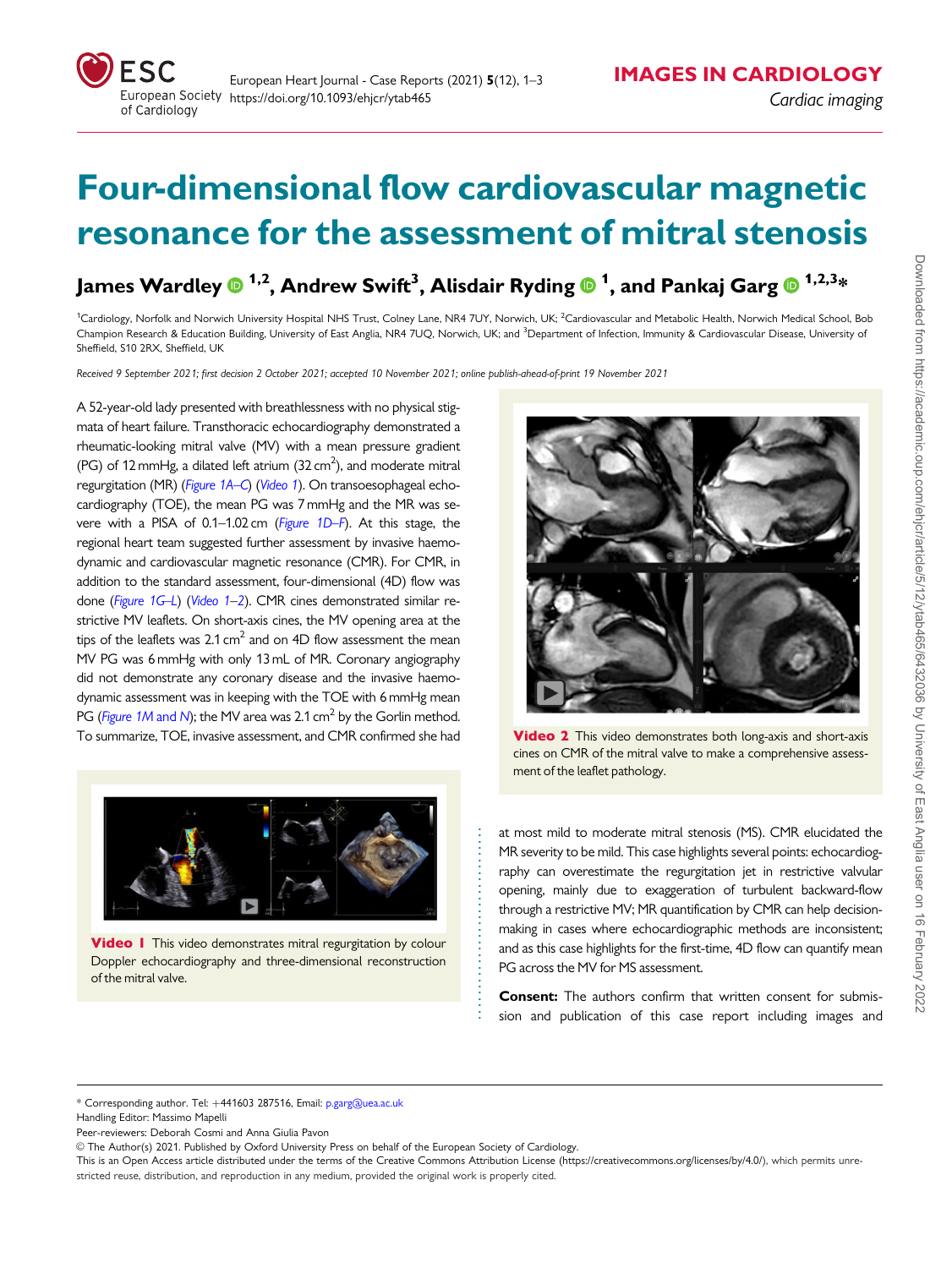<span id="page-1-0"></span>

Figure I Multi-modality assessment of mixed mitral valve disease. Transthoracic echocardiography: Turbulent mitral regurgitation demonstrated in the apical two chamber with dilated left atrium (A). Velocity time integral-derived mean pressure gradient through the mitral valve (B) was 12 mmHg and the pressure half-time (C) estimated the mitral valve area to be 1.82 cm<sup>2</sup>. On transoesophageal echocardiography, severe mitral regurgitation is seen in two-chamber (D) and on three-dimensional reconstruction of the mitral valve (E) the degree of mitral stenosis does not appear to be severe. On velocity time integral (F), the mean pressure gradient was 6 mmHg. On four-dimensional flow cardiovascular magnetic resonance, the peak mitral inflow velocity was traced throughout the diastole using plane with maximum velocity (G) and during systole (H), a reformatted plane was generated perpendicular to the mitral regurgitation jet in the left atrium (H). On short-axis cine, mitral valve area was 2.1 cm<sup>2</sup> at the tips of mitral valve (I). The mean pressure gradient for mitral inflow was 6 mmHg (J). T1-mapping (K) and extracellular mapping demonstrated normal myocardium. There was no evidence of left ventricular scar on late gadolinium enhancement (L). Invasive haemodynamic assessment was done using a multipurpose catheter placed for the capillary wedge pressure and a pigtail catheter within the left ventricle to allow recording of simultaneous pressures (M). The simultaneous pressure tracings of left ventricle and pulmonary capillary wedge are demonstrated (N).